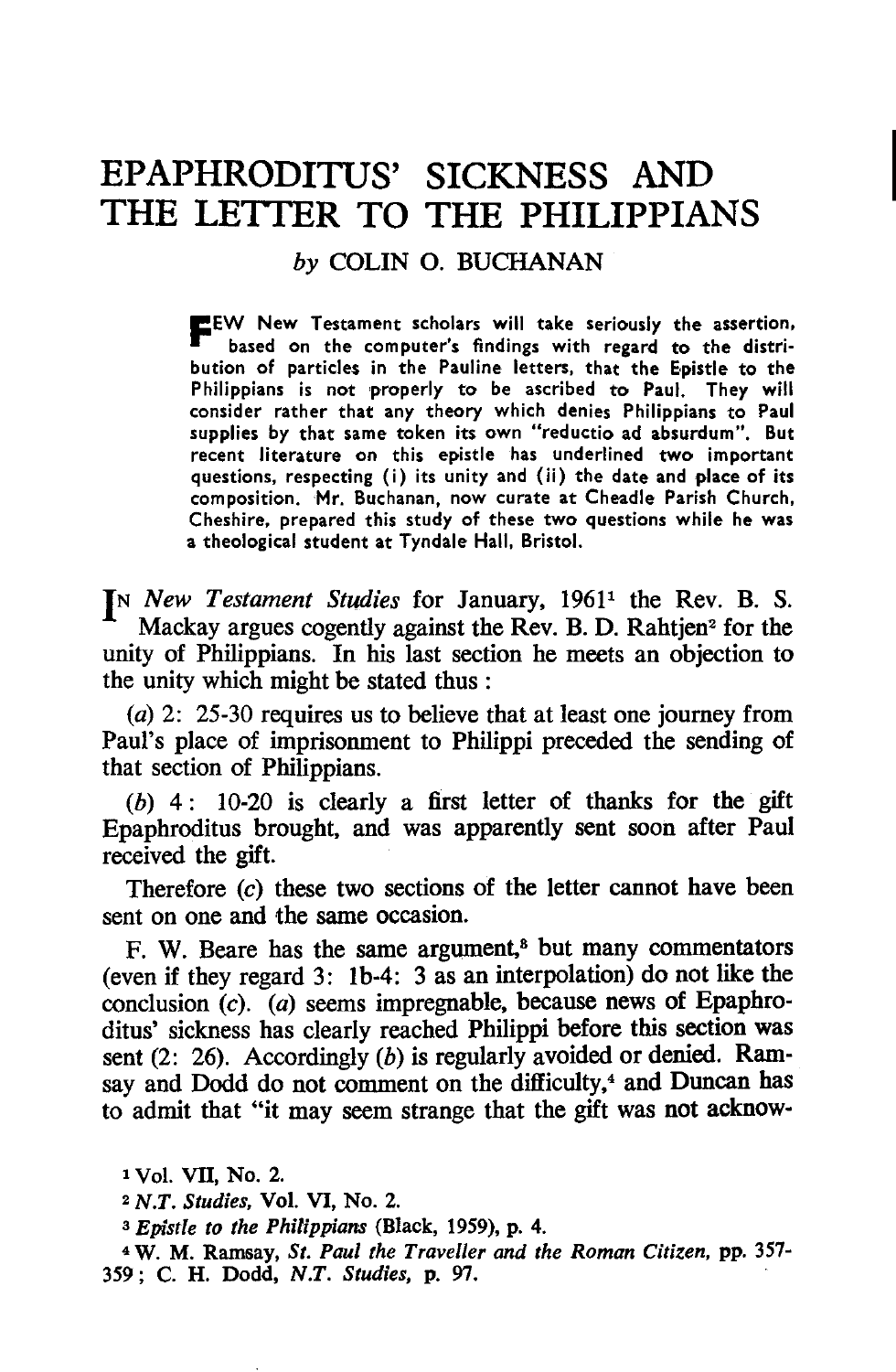ledged earlier."s Michael frankly denies (b). and says some previous correspondence had passed between Paul and the Philippians. the former sending grudging thanks with the news of Epaphroditus' illness, and the latter sending a hurt reply.<sup>6</sup> Guthrie also inclines to this view.<sup>7</sup> It seems however to conflict with 4: 18. which very strongly suggests the gift has recently arrived. and that this is genuinely the first acknowledgement.

Mackay. however. challenges premise (a). suggesting that Epaphroditus fell ill on his journey. and not at the place of Paul's imprisonment. This. he claims. is suggested by " a careful examination of the language of 2: 30." In this he is surely right, but too tentative-and. as this surprisingly far-reaching thesis seems to have had little airing in the last fifty years,<sup>8</sup> the purpose of this study is to show firstly just how probable the thesis is, and. secondly. to draw from it certain conclusions about the unity. purpose, place of origin and date of Philippians.

### I. THE PLACE OF EPAPHRODlTUS' ILLNESS

What was the Philippians' *leitourgia* (2: 30). to complete which Epaphroditus fell ill? *Leitourgia* has a strong sense of official and commissioned service, as opposed to the less definite *diakonia.* It is rare in the New Testament, being used thrice of priestly service (Luke 1: 23; Heb. 8: 6; 9: 21), once of a contribution of money (2 Cor. 9: 12), and twice in Philippians (2: 17; 2: 30). Phil. 2: 17 is difficult and Lightfoot renders it "their faith (or their good works springing from their faith)."<sup>9</sup> 2: 17 also calls it a *thusia*, which in 4: 18 definitely connotes the gift, or rather the giving, of money. The cognate *leitourgeo* has a parallel usage-being used once of priestly service (Heb. 10: 11). once of New Testament worship (Acts 13: 2), and once of ministering a cash contribution (Rom. 15: 27). The noun *leitourgos* in Phil. 2: 25 suggests the same meaning<sup>10</sup>—as Epaphroditus is the *leitourgos* of Paul's *chreia*, which word also refers to a monetary lack in 4: 16 (and cf. 4: 19 where the metaphor is drawn from money). Thus, *prima facie*, *leitourgia* in 2: 17 and 2: 30 seems to refer to the sending of

<sup>5</sup>*St. Paul's Ephesian Ministry,* p. 85.

*6 Epistle of Paul to the Philippians* (Moffatt Commentary), pp. xxi-xxii. 219.

<sup>7</sup>*The Pauline Epistles* (Tyndale Press, 1961), pp. 142, 148, 157.

<sup>8</sup> It is suggested among others by Conybeare and Howson. Beet and Findlay.

<sup>9</sup>*Epistle to the Philippians,* p. 19.

10 Beare for one gives it that meaning *(op. cit.,* p. 98).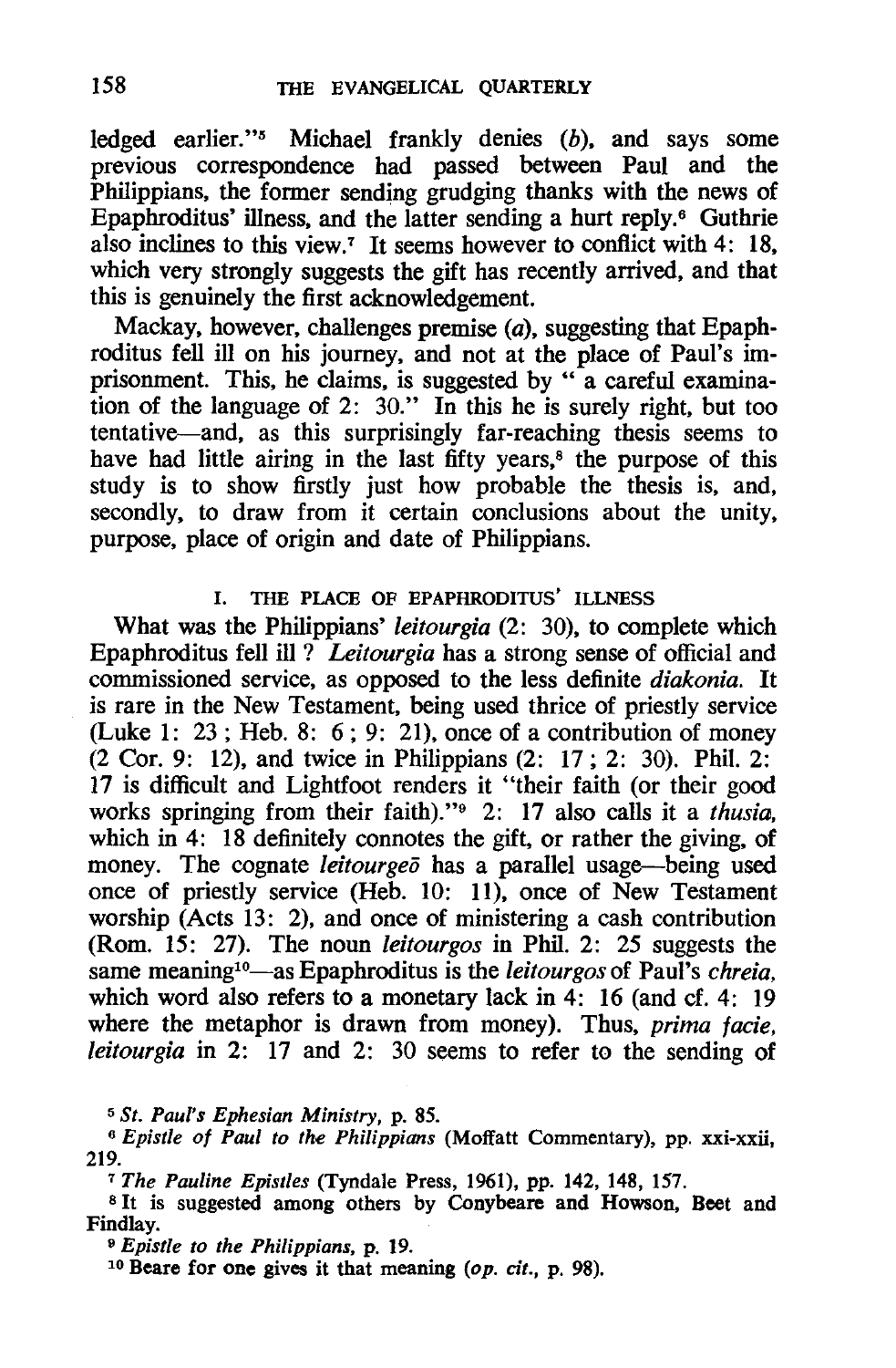money to Paul<sup>11</sup>—the collecting of it being the task of the whole Philippian church, and the thing then lacking being the actual conveying of it to Paul. And it was to fulfil this lack (2: 30) that Epaphroditus risked and nearly lost his life.

Normally, however, commentators see the *leitourgia* as twofold -involving the sending of the money on the one hand and attendance on the apostle on the other. We should observe that this would be unlikely, if the messenger was expected to bring an acknowledgement of the gift and news of the apostle back to Philippi (which *ceteris paribus* was quite probable). Also the double sense is not required by the text of  $2: 25-29$ . The phrase "companion" in labour" is obviously inconclusive-as it may just mean that Epaphroditus was engaged in the same spiritual battle as Paul, but not necessarily in the same place. Michael argues (from Bengel)<sup>12</sup> that, as Paul only says he has "sent" (and not that he has "sent back") Epaphroditus, the messenger is regarded as a member of Paul's team. But, as he was also a Philippian, Paul "ought" to have said he was sending him "back" on any view of the passage. Paul's failure to do so helps nobody in the argument. And the "necessity" (2: 25) Paul felt need not have been in defiance of the original service (putatively to attend on Paul) to which Epaphroditus was commissioned. It could equally well be that Paul, having bemoaned the lack of trustworthy companions (2: 21), was tempted to retain the Philippian (quite apart from the latter's commission), but Epaphroditus insisted on returning and changed Paul's mind.

Thus the twofold *leitourgia* is not required by the passage. If Epaphroditus was only commissioned to take the money, then he risked his life (2: 30) in getting that money to Paul. And even if the commission was twofold, then the great emphasis is still on the first part of it—and the nature of the risk supports the probability that he fell ill en route. The risk of death was by sickness (cf. 2: 26-27, 30) which seems incongruous to attendance on the apostle (Plummer and Lumby suggest over-exertion, whilst Beet considers contagion). We know nothing of Timothy's running such risks. The consistent explanation of the whole passage is thus that Epaphroditus ran the risk either in undertaking the journey at all, or in pressing on with it after falling ill. To assume with most commentators that he fell ill whilst attending on the apostle commits us to the following unproven premises :

<sup>11</sup> As Lightfoot, Abbott-Smith and others agree. 120p. *cit.,* p. 122.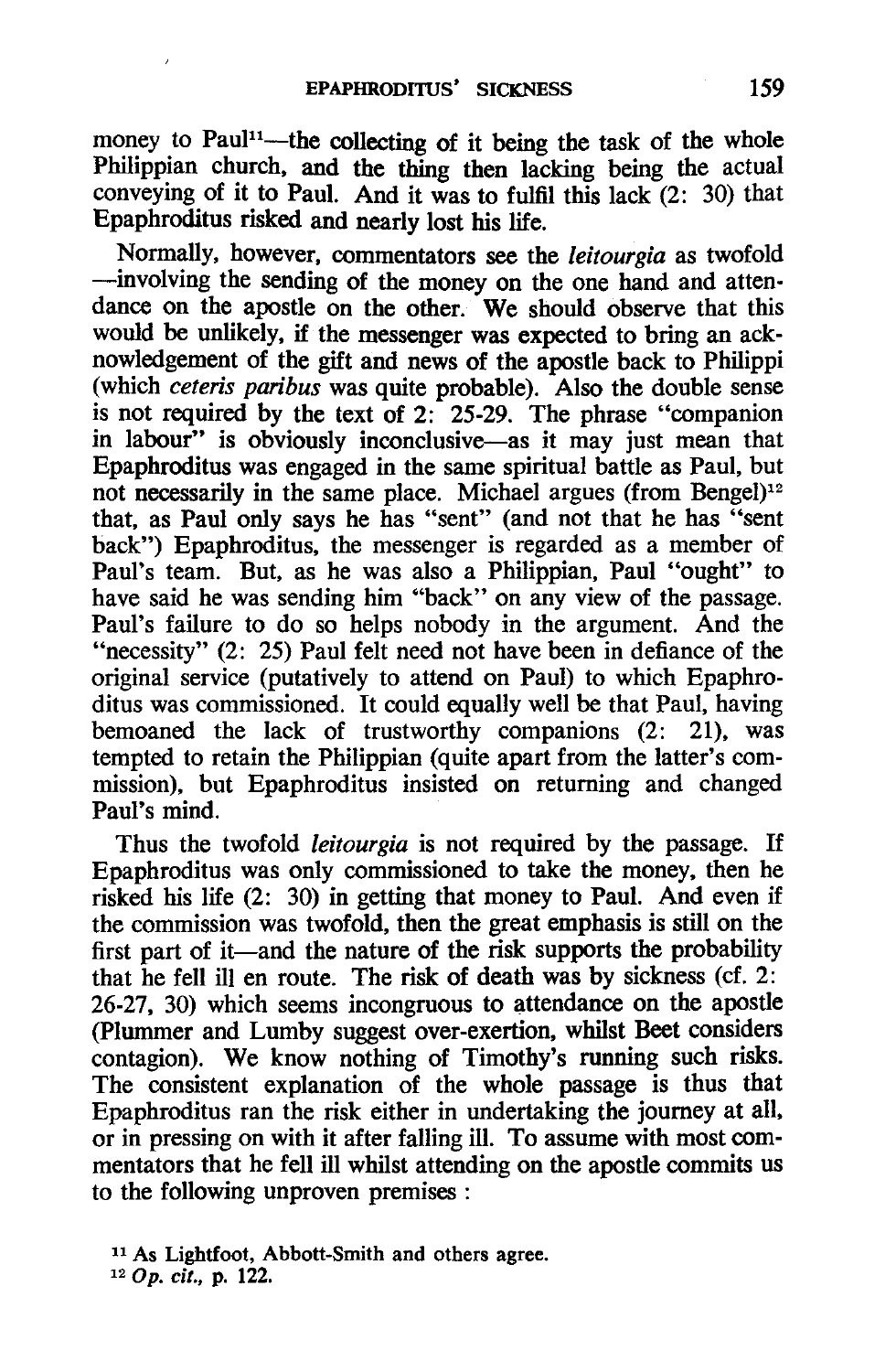i. That the *leitourgia* included such attendance.

ii. That such attendance was indeed the major and obvious part of the *leitourgia.* 

iii. That attendance on the apostle exposed Epaphroditus (though not apparently anybody else) to the risk of death by sickness.

All of these premises are dubious—and to doubt only one is virtually sufficient to entail that Epaphroditus fell ill on the way.

If he fell ill en route, then, as Mackay says, that news could reach Philippi whilst he was still on his way to Paul. Mackay, however, postulates that he would wish to conceal the news. More probably he would attempt to let the church know, so that a relief could be sent after him. He did not, however, apparently say he was near death (2: 27), or had not reached that condition when he sent the message. And, if his messenger were trustworthy, then, as Lightfoot says,<sup>18</sup> he would know that they knew he was sick  $(2)$ : 26), without hearing from them again. On his recovery he would be grieved at the false alarm he had sent, and doubly desirous to hasten back. We do not know if a relief was sent; possibly in time of persecution no such man could be found. As to Paul's sorrows (2: 27), the first arose from his own imprisonment, the second would have been the news that Epaphroditus had died on the way to  $him.14$ 

Thus Epaphroditus recovered and duly delivered the gift and news from Philippi and of his own journey. Philippians is a quite natural reply arising solely from the gift and the news from Philippi, and from Paul's imprisonment and his love for the Philippians. The vital passages 2: 25-30 and 4: 10-20 can easily have been written on the same occasion, once the "impregnable" premise (a) has been abandoned. The place and date of origin remain to be considered.

#### H. THE PLACE OF ORIGIN OF PHILlPPIANS

Traditionally the letter was written from Rome. But the Ephesus advocates, who have abounded in the last forty years, have mostly made the number of journeys the lynch-pin of their theory.<sup>15</sup> Duncan also writes: "we do not get . . . the impression

<sup>14</sup> On this reconstruction the question why Paul refrained from healing Epaphroditus miraculously does not arise-he did not even know he had been ill until he had recovered and completed his journey. However, one instance of the apostle's refraining apparently remains-2 Tim. 4: 20.

15 See e.g. Deissmann's article in *Anatolian studies presented to Sir W.* M. *Ramsay* (1923), pp. 121 ff.

<sup>180</sup>p. *cit.,* p. 37.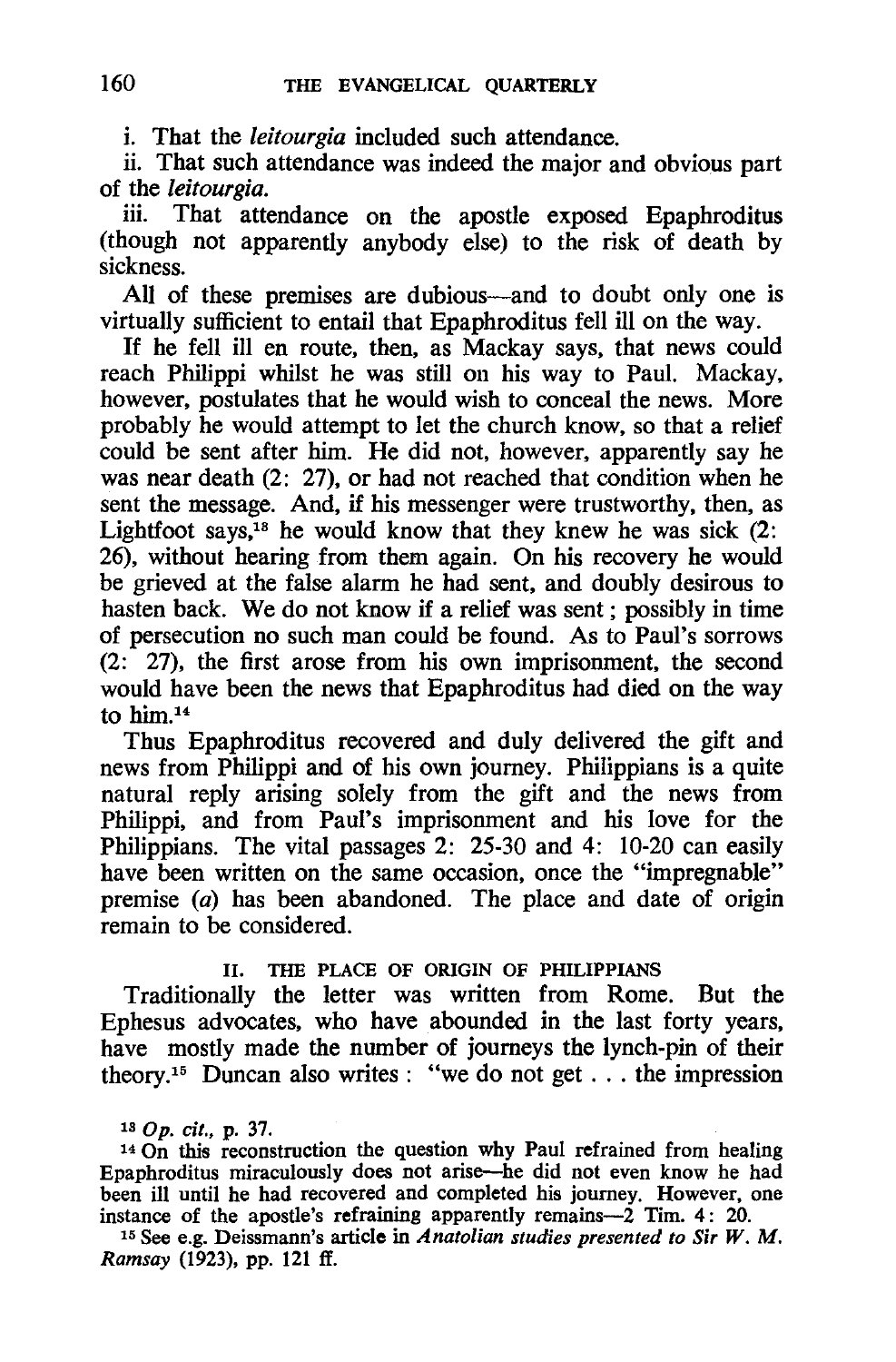that the journeys, accomplished or in prospect, involved a very great degree of hardship. . . . "<sup>16</sup> But the above reconstruction shows that Epaphroditus risked and nearly lost his life on the journey. And the two journeys (from Paul to Philippi and back) preceding the writing of Philippians have disappeared. Thus the many. easy journeys are now substantially one. hazardous one. and the Ephesus argument is completely reversed. The presumption in favour of Rome becomes very strong.

The nature of the journey will further support this presumption. The fact that the messenger risked death through illness (and not persecution. brigands or shipwreck) points to a land journey at a bad time of year, or through difficult terrain, or both. This suggests that Epaphroditus attempted to cross the Via Egnatia. where snow may lie from January to March and the risk of exposure would be considerable from Autumn onwards. Ephesus (and Caesarea too) is reached by sea from Philippi. Paul is not risking the messenger's life in returning him. so the time of year is probably the vital factor in the original risk.

This raises the question of the occasion of the gift. Duncan easily shows that they had not "lacked opportunity" (4: 10) in the ten years after their first gifts,<sup>17</sup> before Paul reached Rome. T. W. Manson says that, if this is from Rome. it is a "sarcastic rebuke".18 On behalf of Rome there are three possible replies:

i. That "they had long been anxious to assist him but had hitherto lacked the means" (Wicks).<sup>19</sup> Although Paul was accessible often. their poverty prevented a gift (cf. 2 Cor. 8: 2). But they raised money for the Jerusalem church in that time although they were poor. And the gift for which he sends thanks was sent when they were being persecuted  $(1: 27-30)$ —a curious time for a rise in affluence.

ii. That Paul would not accept personal gifts whilst the collection scheme was on (Dodd).20 Duncan holds it had not started when Philippians was written (which is unlikely on his dating). but could in any case say that the imprisonment altered the case.

iii. Better than these is the strong probability that Paul *always*  refused gifts on principle<sup>21</sup>—and that was why they "lacked op-

180p. *cit.,* p. 81.

<sup>17</sup>Op. *cit.,* pp. 83-84.

<sup>18</sup>*Bulletin of the John Rylands Library,* xxiii (1939). p. 190.

*19 Interpreters Bible,* Vol. XI. p. 122.

20 Dodd. *op. cit.,* p. 98.

21 Scott (in his introduction to Philippians in the *Interpreter's Bible,* Vot. XI) approaches this view-but says Paul made an exception for the Philippians.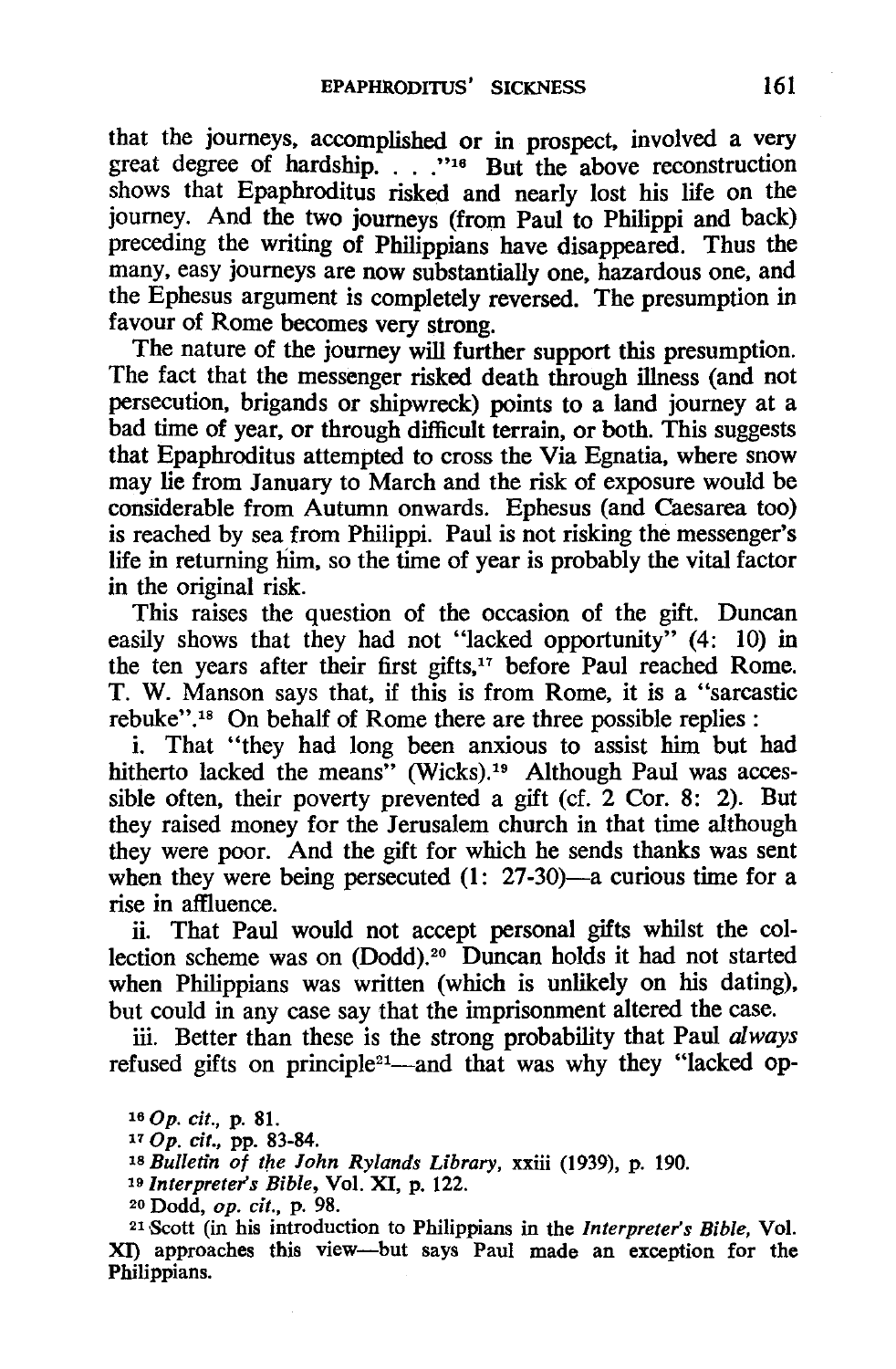portunity". A natural and consistent reconstruction. starting from his first departure from Philippi. is as follows :

The Philippians sent once to him at Thessalonica (4: 16). 100 miles away. They sent again. but Paul had had to leave. The Thessalonian Christians. who expected him back (l Thess. 2: 18). held the gift in trust. Ultimately Silas and Timothy collected it and brought it to Corinth (2 Cor. 11: 9). They reported that the gift had caused a smear campaign in Macedonia. and this he has to quieten (1 Thess. 2: 5). He therefore ruled that in future churches were not to send him gifts (cf. 1 Cor. 9). The "other churches" (2 Cor. 11: 8) fit the picture. if the Beroeans gave him gifts when he left. and the Philippians were the only ones who *sent* money after he had left (Phil. 4: 15). Thus Paul can use the singular in writing to Philippi. and the plural in writing to Corinth. to emphasize his respective points.

On this view. that the "lack" was a prohibition by Paul. the Philippians defied the ban in sending Epaphroditus with money. Hence the unexpectedly late place in the letter Paul gives to his thanks. and the equivocal nature of them. 4: 10-20 is thus easily explicable-Paul is delicately hinting that. grateful though he is. he does not want them to do it again. It is a masterpiece of tact.

When would they defy the ban? Most probably before they knew of Paul's situation at Rome. They knew he was apprehensive of the welcome he would receive in Rome. and they heard that he was on his way there in Autumn 59 (adopting Ramsay's dating). A fair reading of Acts 27 shows that Aristarchus went home to Thessalonica when Paul changed ship at Myra. and would thus bring the news to Philippi en route. As Luke looked back after the shipwreck and other adventures. he deliberately mentioned Aristarchus by name to distinguish him from Paul's own party. Ramsay has turned opinion from this view (which is Lightfoot's by origin). 22 Ramsay makes Luke and Aristarchus quasi-slaves on shipboard to give Paul status-and he places Colossians (where Aristarchus is mentioned in 4: 10) before Philippians.28 If quasislaves *are* necessary, Luke and Timothy are better candidates. From Acts 21: 30 onwards no Christian is mentioned by name in narrative except Aristarchus. Timothy is only mentioned. even before 21: 30. when he joins or leaves Paul's party (and we might read Acts 16: 11-40 and never know he was at Philippi). Hence

<sup>22</sup> Lightfoot, *op. cit.*, p. 35.. 23 Ramsay. op. *ell.,* pp. 315-316. 349-360.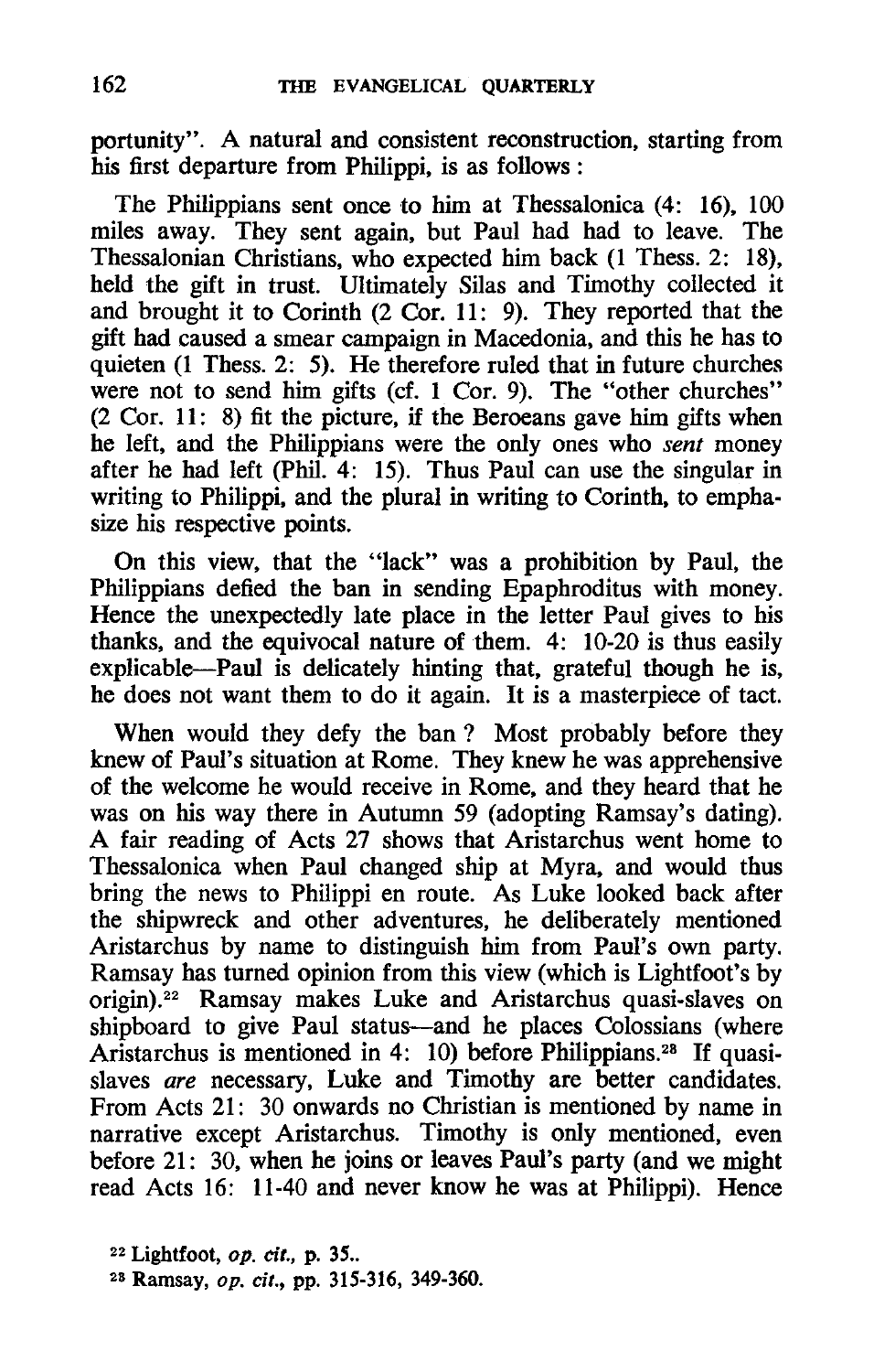Luke's "we" in Acts 27 may well include Timothy and probably excludes Aristarchus.

Thus Epaphroditus would seem to have set out from Philippi in late Autumn or early Winter 59/60. After nearly dying in N.W. Greece he finally reached Rome very soon after the apostle (who probably arrived by mid-March). This date of arrival was maintained by Lightfoot,<sup>24</sup> and admitted to be possible by  $Dodd^{25}$ --but neither contemplated that he arrived with his sickness already over, and thus able to return immediately.

None of this is to deny that Paul may have been in prison in Ephesus-as he may have been (cf. 2 Cor. 11: 23). But, even if he was, there remains little reason to argue that Philippians was written then, when once the lynch-pin of the Ephesus theory has been removed.

#### Ill. THE DATE OF THE EPISTLE

This defence of the Roman origin has led to an unusually early dating of the epistle in the period of Roman imprisonment. The supposed web of journeys and Epaphroditus' sickness have regularly led to a dating (amongst Rome advocates) in the second year of imprisonment. But without them the prima facie conclusion must be in favour of an early dating, as has been shown. The letter does indeed appear to be Paul's first report from a new situation (1: 12). Could it be the first report from his prison at Rome? If Epaphroditus was anxious to return, then the date would be about May or June 60-say ten weeks after Paul's arrival. This must be defended in relation both to the other "prison epistles" and also to Paul's circumstances.

i. The other "prison epistles". If Colossians and Philemon are from Rome then the following points of relationship must be considered:

(a) In literary terms Philippians seems to follow Romans and precede Colossians. This was Lightfoot's contention,<sup>26</sup> but literary criteria are not very cogent.

(b) In theological terms the other prison epistles show a "maturer" formulation of doctrine. This also is not weighty.

(c) In Philippians Paul's imprisonment is news. In the others it is taken for granted.

(d) The minor characters are important. In Colossians a whole circle of friends attends Paul. In Philippians he has "no

24 Lightfoot, op. *cit.,* p. 37.

25 Dodd, op. *cit.,* p. 97, n. 1.

26 Lightfoot, op. cit., pp. 42-44.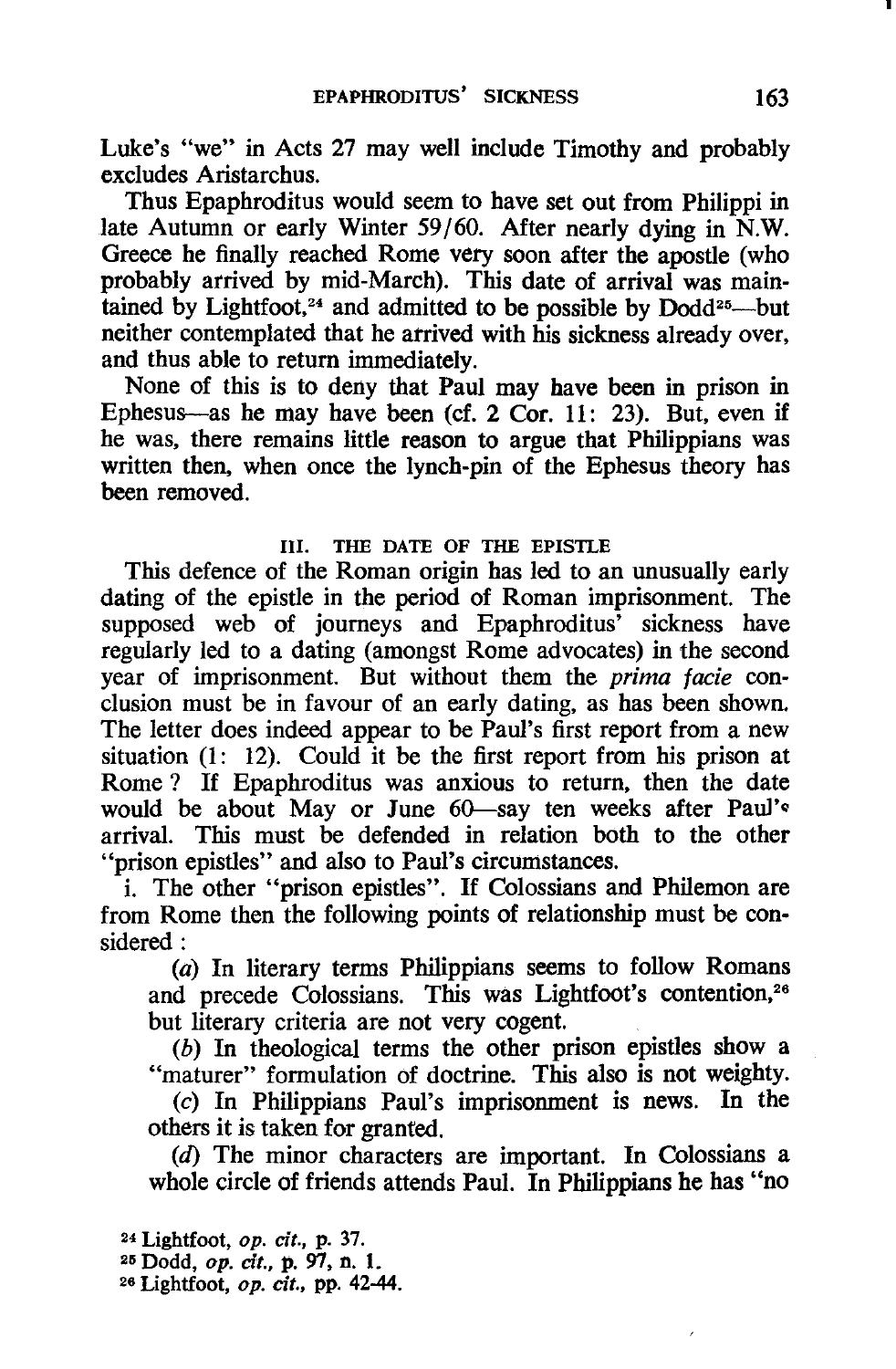man likeminded" to Timothy. Acts suggests Paul arrived in a small party. and that friends started to arrive when news spread that he could receive them without hindrance (Acts 28: 31).

However. two of the friends mentioned in Colossians and not in Philippians cause difficulty. One is Aristarchus. But he almost certainly did *not* arrive with Paul (see above) and therefore suggests a later date for Colossians. The other is Luke. But the Acts narrative only has eyewitness accounts for a few days after the arrival in Rome-so he probably left Rome then and returned later. This easily accounts for the lack of mention of him in Philippians.

There is therefore good reason to put Colossians after Philippians-and this is admitted by some commentators on Colossians.27 though by hardly any since Lightfoot on Philippians !

ii. Paul's circumstances. The early date is so unfashionable that few even attempt to refute it on these grounds. Martin does, however, note five objections.<sup>28</sup> Changing his order, they are :

(a) The supposed journeys—the resolution of which is now seen to favour. if not to require. the early date.

(b) "A length of time is required for the growth of hostility to the apostle  $(1: 15 \text{ ff.})$ ."<sup>29</sup> But it was probably there fullgrown before he arrived. Knox writes that when Paul wrote Romans he had reason to fear that "some initial misunderstanding and suspicion"<sup>30</sup> needed to be overcome. If so, Paul's arrival would be a likely time for an outbreak of hostility.

(c) "The legal issue of the trial is still in balance at the time of writing, and this points to the end of the captivity."<sup>31</sup> But does it? Even if 1: 7 and 1: 20 really suggest legal proceedings have started. such proceedings need only be those before Felix and Festus from which Paul has appealed. Actually both verses (as 1: 17) seem rather to point to Paul's determination in *all* circumstances (including future ones) to "defend" the gospel.

(d) "If Philippians was written from Rome it is necessary

27 E.g. Beare in the *Interpreters Bible,* Vol. XI. p. 134.

28 R. P. Martin, *Epistle Of Paul to the Philippians* (Tyndale Press, 1959), pp. 18-21.

29 Martin, *op. cit.,* p. 18. 30 J. Knox in the *Interpreter's Bible,* Vol. IX, p. 360.

81 Martin, *op. cit.,* p. 19.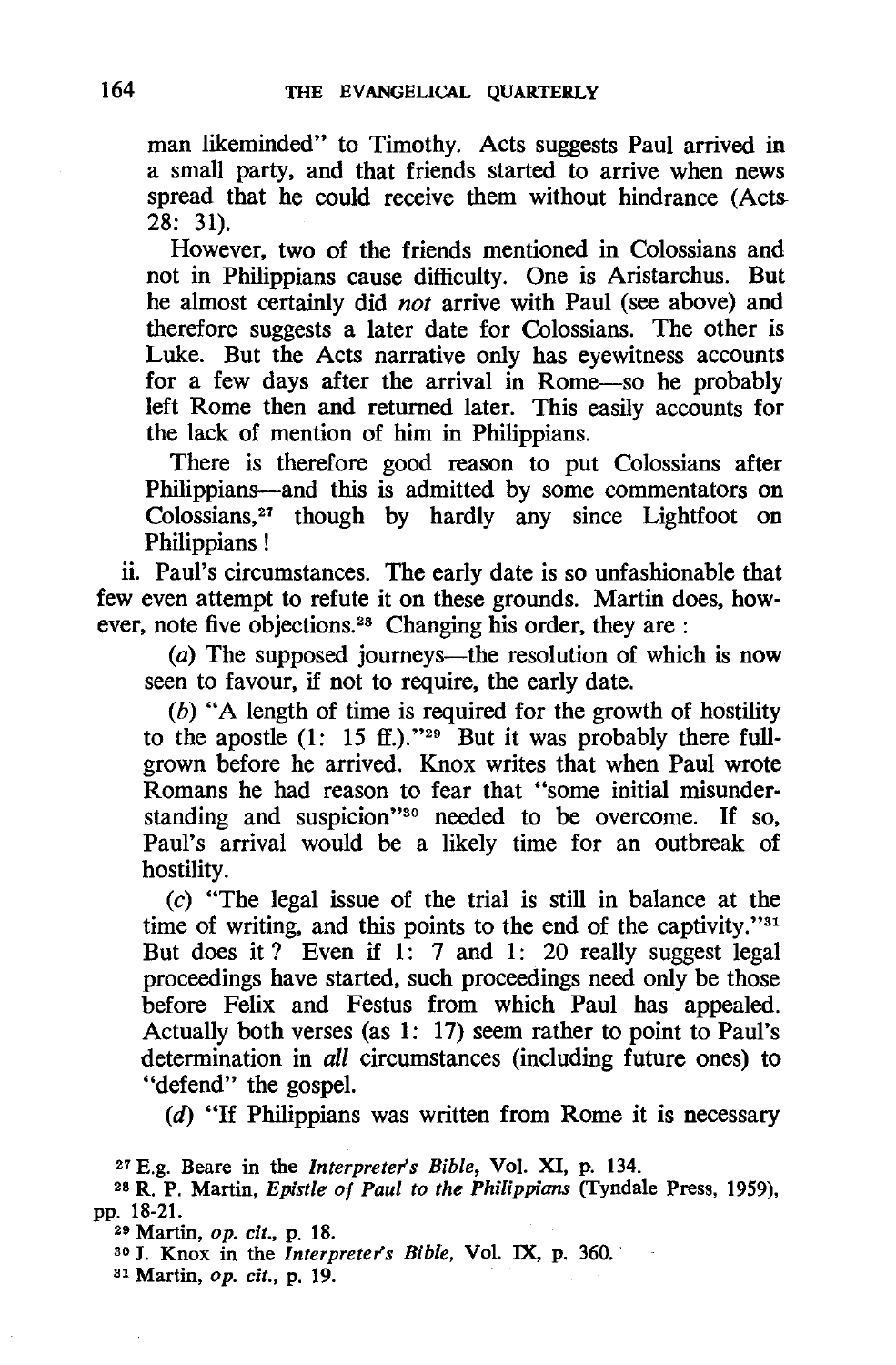to postulate an unfavourable development in the apostle's relations with the authorities which led to a change for the worse in his conditions and prospects."<sup>32</sup> Is it indeed incompatible with Acts 28: 30-31? Acts does not suggest that Paul would never contemplate death. Furthermore in Philippians Paul anticipates deliverance (1: 25; 2: 24). So it could be during his early days at Rome. He could not be expected to foresee a two year delay. As to his freedom, Acts does not preclude chains (Acts 28: 16; cf. Phil. 1: 7), nor Philippians visitors (Phil. 2: 19-30; cf. Acts 28: 31). Any difference in tone arises from these facts :

(1) Even ''free custody" looks worse to the prisoner than to the historian.

(2) Luke gives only a thumbnail sketch, and was probably not present for most of the time.

(3) If Luke wrote after Paul was released, then by that time Paul himself might have used different language to describe his experiences now softened by the passage of time.

 $(e)$  "A length of time is required . . . for the progress of the gospel in the place of his confinement  $(1: 12 \text{ ft.})$ ."<sup>33</sup> This is the most serious objection to the early date. It would *prima facie* take a long time for the whole praetorian guard (9,000 strong) to hear the gospel. This *prima facie* conclusion is, however, upset by the five following considerations :

(1) Paul is reporting the unusual. The event is of God, not man. It is not susceptible to the test of what is *a priori* probable. The message has spread fast.

(2) "The *whole* praetorian guard" is not literal. If so then so is "and to all the rest" (1: 13), and so is "the whole world" (Rom. 1: 8, etc.). Men of each cohort or century of the guard had heard, not each man of each cohort.

(3) It is not true that those that had heard had all heard the whole gospel. Paul only says that they knew he was imprisoned for Christ, which had advanced the gospel. But the knowledge of many would be rudimentary.

(4) Paul had no monopoly of ministry. Timothy and perhaps some others (1: 14) would be in position to speak to the guardsmen also. If any guardsmen were converted then the message would spread much quicker.

*32 Idem,* pp. 20-21. 113 *Idem,* p. 18.